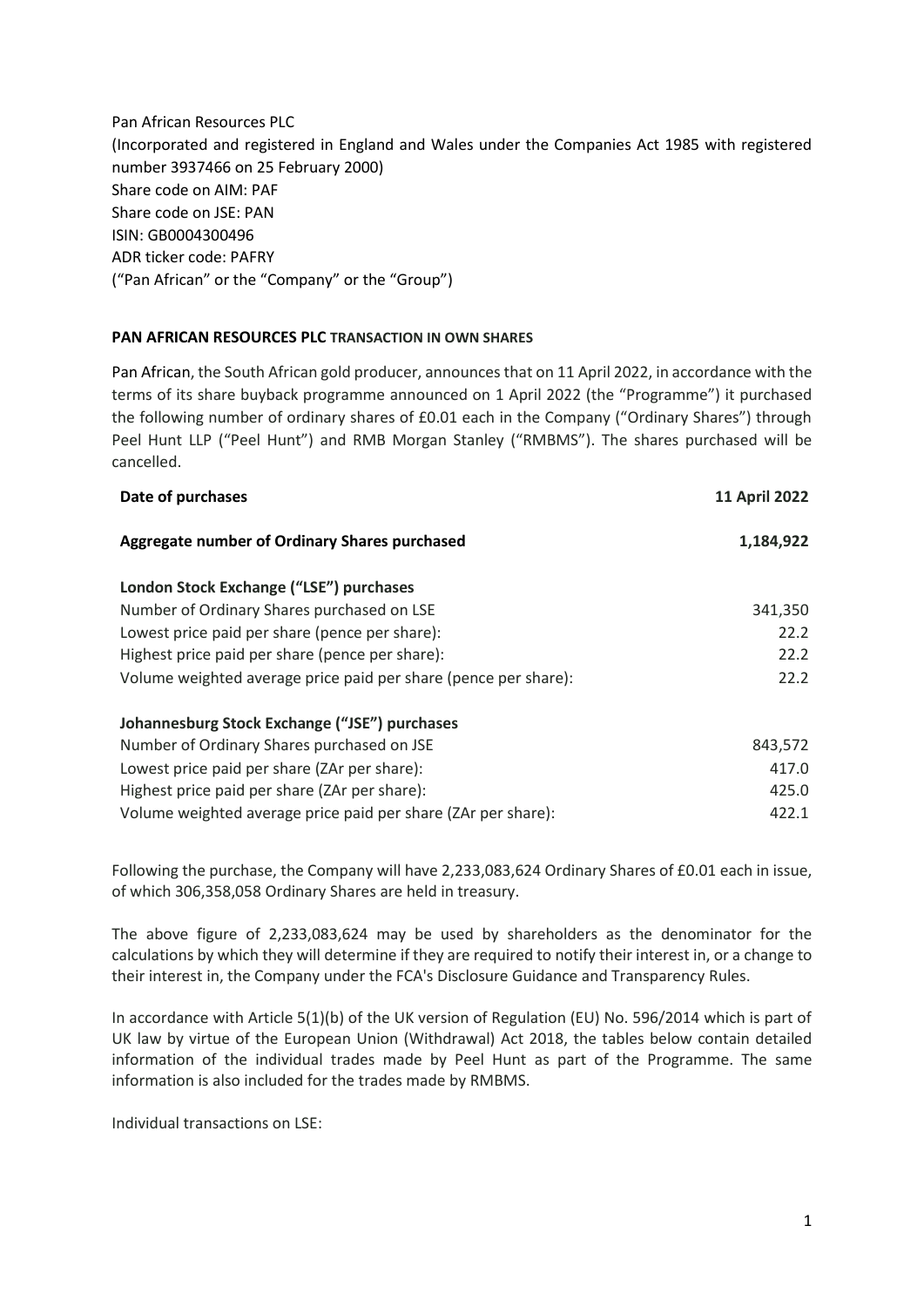| Number of shares | Transaction price | Time of transaction | Execution venue |
|------------------|-------------------|---------------------|-----------------|
| purchased        | (pence per share) |                     |                 |
| 341.350          | 22.2              | 15:32:00            |                 |

Individual transactions on JSE:

| Number of shares | Transaction price (ZAr | Time of transaction | <b>Execution venue</b> |
|------------------|------------------------|---------------------|------------------------|
| purchased        | per share)             |                     |                        |
| 6,282            | 425.00                 | 13:47:31            | <b>JSE</b>             |
| 7,241            | 425.00                 | 13:47:31            | <b>JSE</b>             |
| 6,310            | 425.00                 | 13:47:31            | <b>JSE</b>             |
| 3,536            | 425.00                 | 13:47:31            | <b>JSE</b>             |
| 6,993            | 424.00                 | 13:47:33            | <b>JSE</b>             |
| 4,506            | 421.00                 | 13:54:13            | <b>JSE</b>             |
| 4,249            | 424.00                 | 14:00:42            | <b>JSE</b>             |
| 7,697            | 423.00                 | 14:04:02            | <b>JSE</b>             |
| 3,684            | 423.00                 | 14:04:02            | <b>JSE</b>             |
| 7,636            | 423.00                 | 14:09:28            | <b>JSE</b>             |
| 4,415            | 423.00                 | 14:09:28            | <b>JSE</b>             |
| 7,549            | 423.00                 | 14:09:28            | <b>JSE</b>             |
| 18,984           | 425.00                 | 15:47:44            | <b>JSE</b>             |
| 19,508           | 425.00                 | 15:47:44            | <b>JSE</b>             |
| 20,807           | 425.00                 | 15:47:44            | <b>JSE</b>             |
| 18,196           | 425.00                 | 15:47:44            | <b>JSE</b>             |
| 6,027            | 425.00                 | 15:49:17            | <b>JSE</b>             |
| 16,242           | 425.00                 | 15:51:28            | <b>JSE</b>             |
| 21,808           | 424.00                 | 15:52:16            | <b>JSE</b>             |
| 7,615            | 423.00                 | 15:53:33            | <b>JSE</b>             |
| 17,297           | 422.00                 | 15:53:46            | <b>JSE</b>             |
| 4,716            | 421.00                 | 15:54:51            | <b>JSE</b>             |
| 6,930            | 420.00                 | 15:56:29            | <b>JSE</b>             |
| 43,408           | 422.00                 | 16:00:57            | <b>JSE</b>             |
| 29,113           | 421.00                 | 16:02:54            | <b>JSE</b>             |
| 21,965           | 420.00                 | 16:04:15            | <b>JSE</b>             |
| 15,980           | 422.00                 | 16:04:24            | <b>JSE</b>             |
| 3,762            | 421.00                 | 16:04:48            | <b>JSE</b>             |
| 4,682            | 421.00                 | 16:06:05            | <b>JSE</b>             |
| 8,675            | 423.00                 | 16:15:57            | <b>JSE</b>             |
| 3,574            | 423.00                 | 16:15:57            | <b>JSE</b>             |
| 13,063           | 423.00                 | 16:15:57            | <b>JSE</b>             |
| 1,144            | 423.00                 | 16:15:57            | <b>JSE</b>             |
| 12,249           | 423.00                 | 16:15:57            | <b>JSE</b>             |
| 8,262            | 423.00                 | 16:15:57            | <b>JSE</b>             |
| 4,085            | 423.00                 | 16:15:57            | <b>JSE</b>             |
| 10,000           | 423.00                 | 16:15:57            | <b>JSE</b>             |
| 10,275           | 422.00                 | 16:16:08            | <b>JSE</b>             |
| 4,465            | 422.00                 | 16:16:08            | <b>JSE</b>             |
| 4,039            | 422.00                 | 16:16:08            | <b>JSE</b>             |
| 4,693            | 422.00                 | 16:16:08            | <b>JSE</b>             |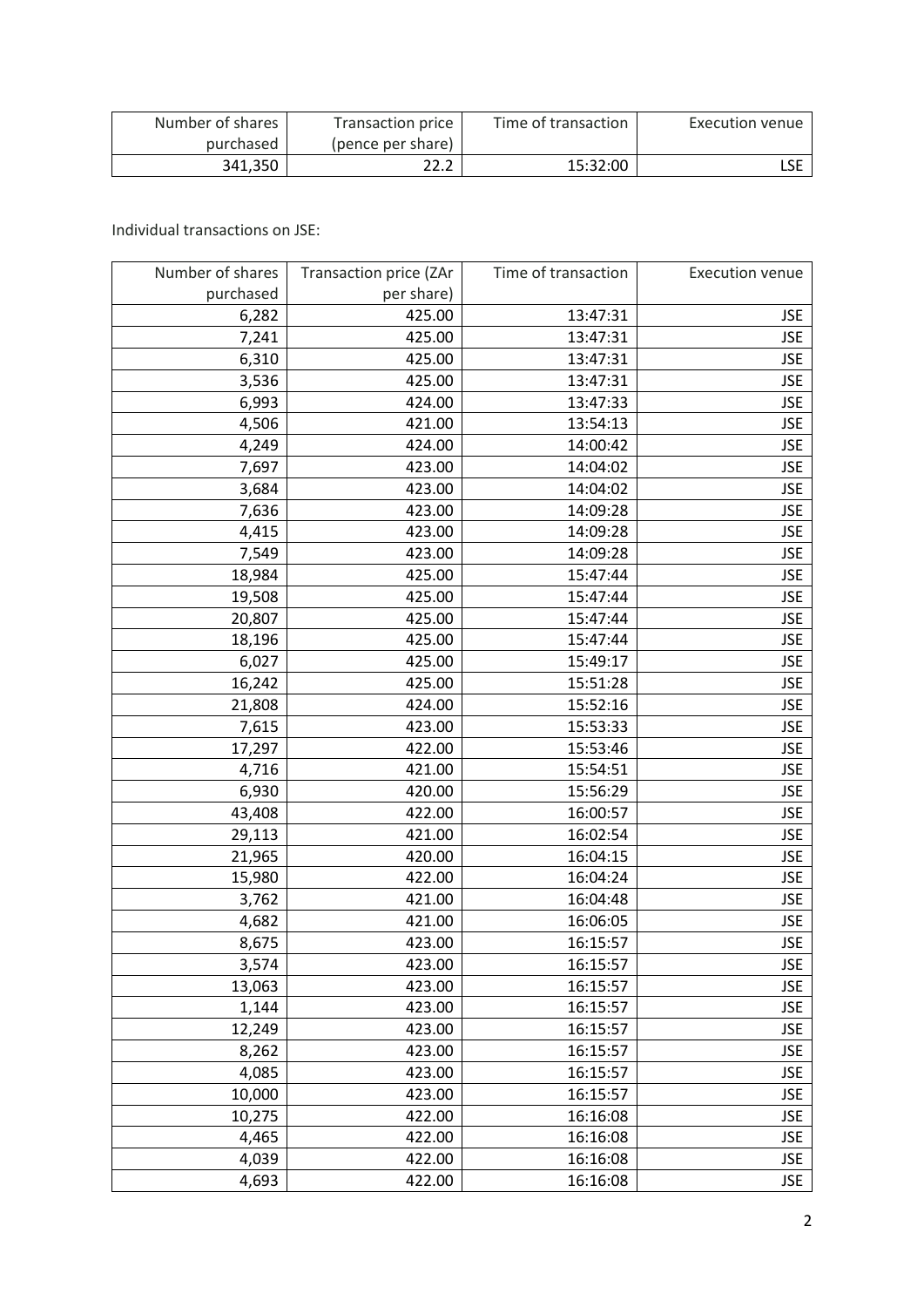| 31,067 | 421.00 | 16:16:11 | <b>JSE</b> |
|--------|--------|----------|------------|
| 2,656  | 421.00 | 16:16:11 | <b>JSE</b> |
| 2,434  | 421.00 | 16:16:12 | <b>JSE</b> |
| 2,237  | 421.00 | 16:16:12 | <b>JSE</b> |
| 14,503 | 420.00 | 16:17:38 | <b>JSE</b> |
| 3,546  | 420.00 | 16:26:18 | <b>JSE</b> |
| 3,996  | 420.00 | 16:26:45 | <b>JSE</b> |
| 3,576  | 420.00 | 16:26:58 | <b>JSE</b> |
| 3,846  | 420.00 | 16:27:12 | <b>JSE</b> |
| 4,055  | 420.00 | 16:27:32 | <b>JSE</b> |
| 3,467  | 420.00 | 16:27:50 | <b>JSE</b> |
| 3,657  | 420.00 | 16:28:04 | <b>JSE</b> |
| 4,079  | 420.00 | 16:28:33 | <b>JSE</b> |
| 3,843  | 420.00 | 16:28:41 | <b>JSE</b> |
| 3,526  | 420.00 | 16:28:56 | <b>JSE</b> |
| 3,569  | 420.00 | 16:29:12 | <b>JSE</b> |
| 4,203  | 420.00 | 16:29:28 | <b>JSE</b> |
| 3,896  | 420.00 | 16:29:58 | <b>JSE</b> |
| 4,181  | 420.00 | 16:30:10 | <b>JSE</b> |
| 3,546  | 420.00 | 16:30:24 | <b>JSE</b> |
| 4,181  | 422.00 | 16:30:44 | <b>JSE</b> |
| 3,826  | 420.00 | 16:30:57 | <b>JSE</b> |
| 28,154 | 419.00 | 16:31:09 | <b>JSE</b> |
| 27,252 | 419.00 | 16:31:09 | <b>JSE</b> |
| 27,027 | 419.00 | 16:31:09 | <b>JSE</b> |
| 22,452 | 419.00 | 16:31:09 | <b>JSE</b> |
| 27,577 | 419.00 | 16:31:09 | <b>JSE</b> |
| 4,061  | 418.00 | 16:31:24 | <b>JSE</b> |
| 3,477  | 417.00 | 16:31:45 | <b>JSE</b> |
| 7,056  | 423.00 | 16:37:21 | <b>JSE</b> |
| 7,733  | 424.00 | 16:48:26 | <b>JSE</b> |
| 11,600 | 424.00 | 16:49:32 | <b>JSE</b> |
| 15,000 | 424.00 | 16:49:32 | <b>JSE</b> |
| 7,162  | 424.00 | 16:49:32 | <b>JSE</b> |
| 10,000 | 424.00 | 16:49:39 | <b>JSE</b> |
| 1,233  | 424.00 | 16:49:39 | <b>JSE</b> |
| 10,000 | 424.00 | 16:49:39 | <b>JSE</b> |
| 18,576 | 424.00 | 16:49:40 | <b>JSE</b> |
| 23,936 | 424.00 | 16:49:51 | <b>JSE</b> |
| 10,825 | 424.00 | 16:49:51 | <b>JSE</b> |
| 3,379  | 424.00 | 16:49:51 | <b>JSE</b> |
| 12,520 | 424.00 | 16:49:51 | <b>JSE</b> |
| 15,000 | 424.00 | 16:49:51 | <b>JSE</b> |
|        |        |          |            |

The information contained in this update is the responsibility of the Pan African board of directors and has not been reviewed or reported on by the Group's external auditors.

Rosebank

12 April 2022